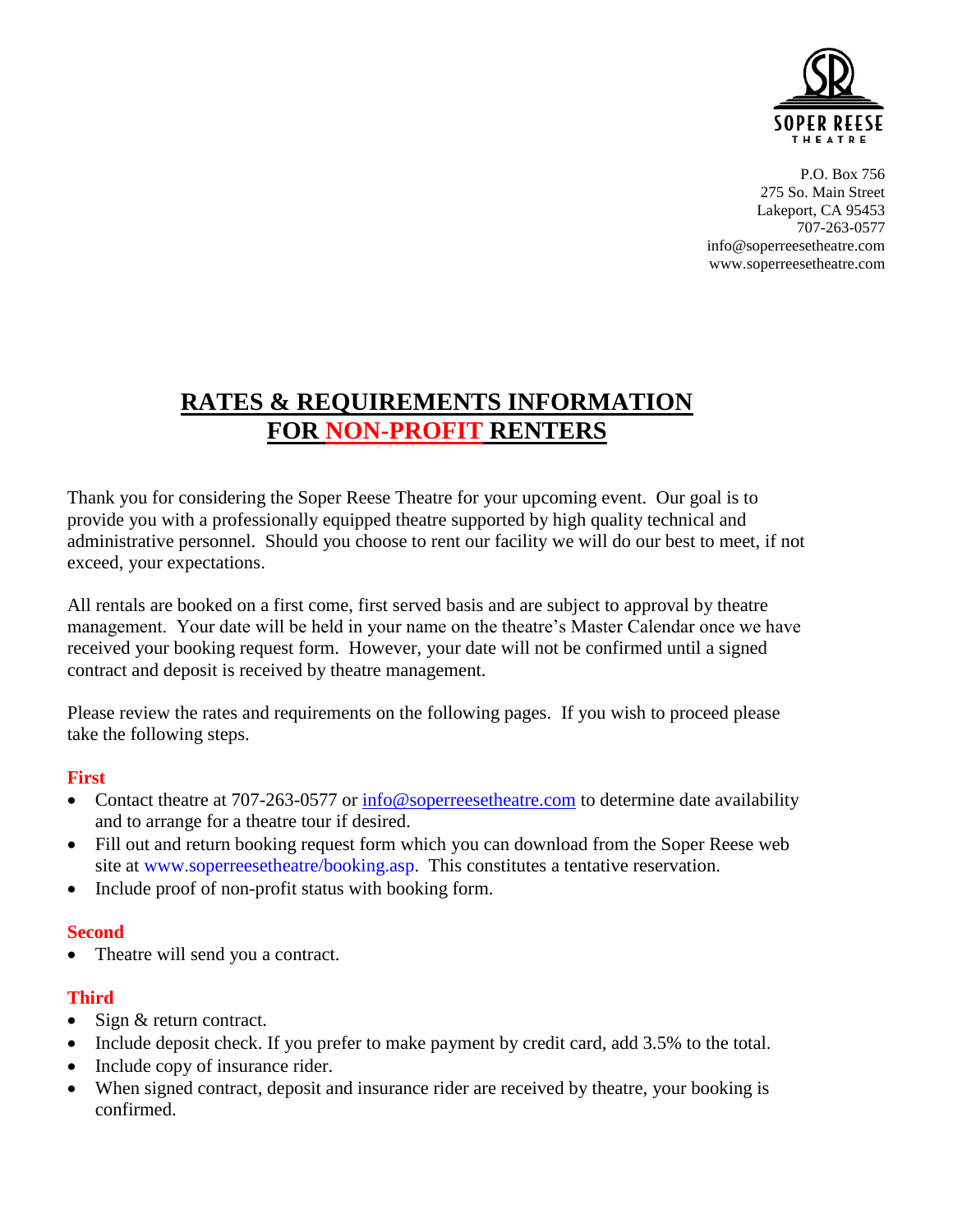## **RATES FOR NON-PROFIT USERS**

| Examples of what qualifies as public event: event advertised and open to the public<br>Examples of what qualifies as private event: not advertised to the public; by private invitation only; no tickets sold |                                 |                                 |
|---------------------------------------------------------------------------------------------------------------------------------------------------------------------------------------------------------------|---------------------------------|---------------------------------|
| <b>PERFORMANCE</b><br>Examples: concert, play, film, show, awards ceremony, dance<br>recital, dinner/dance, reunion, prom, wedding                                                                            | <b>PUBLIC</b><br><b>EVENTS</b>  | <b>PRIVATE</b><br><b>EVENTS</b> |
| One Performance per Day, First Day                                                                                                                                                                            |                                 |                                 |
| Rental rate for up to 8 hours                                                                                                                                                                                 | \$350                           | \$250                           |
| Additional hours beyond the first 8, per hour                                                                                                                                                                 | \$39                            | \$28                            |
| One Performance per Day, Additional Days                                                                                                                                                                      |                                 |                                 |
| Rental rate for up to 8 hours, per day                                                                                                                                                                        | \$280                           | \$200                           |
| Additional hours beyond the first 8, per hour                                                                                                                                                                 | \$32                            | \$23                            |
| Two Performances per Day, First Day                                                                                                                                                                           |                                 |                                 |
| Rental rate for up to 12 hours                                                                                                                                                                                | \$500                           | \$355                           |
| Additional hours beyond the first 8, per hour                                                                                                                                                                 | \$37                            | \$27                            |
| Two Performances per Day, Additional Days                                                                                                                                                                     |                                 |                                 |
| Rental rate for up to 12 hours, per day                                                                                                                                                                       | \$430                           | \$300                           |
| Additional hours beyond the first 12, per hour                                                                                                                                                                | \$32                            | \$23                            |
| <b>Performances Over Multiple Weekends</b>                                                                                                                                                                    | 10% reduction of the above fees |                                 |
| <b>Rehearsals</b>                                                                                                                                                                                             |                                 |                                 |
| hourly rate                                                                                                                                                                                                   | \$30                            | \$30                            |

NOTE: Set up and tear down time counts as part of hourly occupancy. However, for rentals occurring over multiple weekends there is no charge for the first three hours of load in time, and set up time of up to five hours will be charged a flat rate of \$100 with any hours over that charged at \$30 per hour.

| <b>LECTURE/SEMINAR</b><br>Examples: Instructional presentation, training session,<br>business meeting, memorial service | <b>PUBLIC</b><br><b>EVENTS</b> | <b>PRIVATE</b><br><b>EVENTS</b> |
|-------------------------------------------------------------------------------------------------------------------------|--------------------------------|---------------------------------|
| <b>One Session per Day, First Day</b>                                                                                   |                                |                                 |
| Rental rate for up to 8 hours                                                                                           | \$250                          | \$150                           |
| Additional hours beyond the first 8, per hour                                                                           | \$28                           | \$17                            |
| One Session per Day, Additional Days                                                                                    |                                |                                 |
| Rental rate for up to 8 hours                                                                                           | \$200                          | \$120                           |
| Additional hours beyond the first 8, per hour                                                                           | \$23                           | \$14                            |
| Two Sessions per Day, First Day                                                                                         |                                |                                 |
| Rental rate for up to 12 hours                                                                                          | \$360                          | \$215                           |
| Additional hours beyond the first 12, per hour                                                                          | \$27                           | \$16                            |
| Two Sessions per Day, Additional Days                                                                                   |                                |                                 |
| Rental rate for up to 12 hours, per day                                                                                 | \$310                          | \$185                           |
| Additional hours beyond the first 12, per hour                                                                          | \$23                           | \$14                            |
| <b>Rehearsals</b>                                                                                                       |                                |                                 |
| hourly rate                                                                                                             | \$30                           | \$30                            |

Note: Set up and tear down time counts as part of hourly occupancy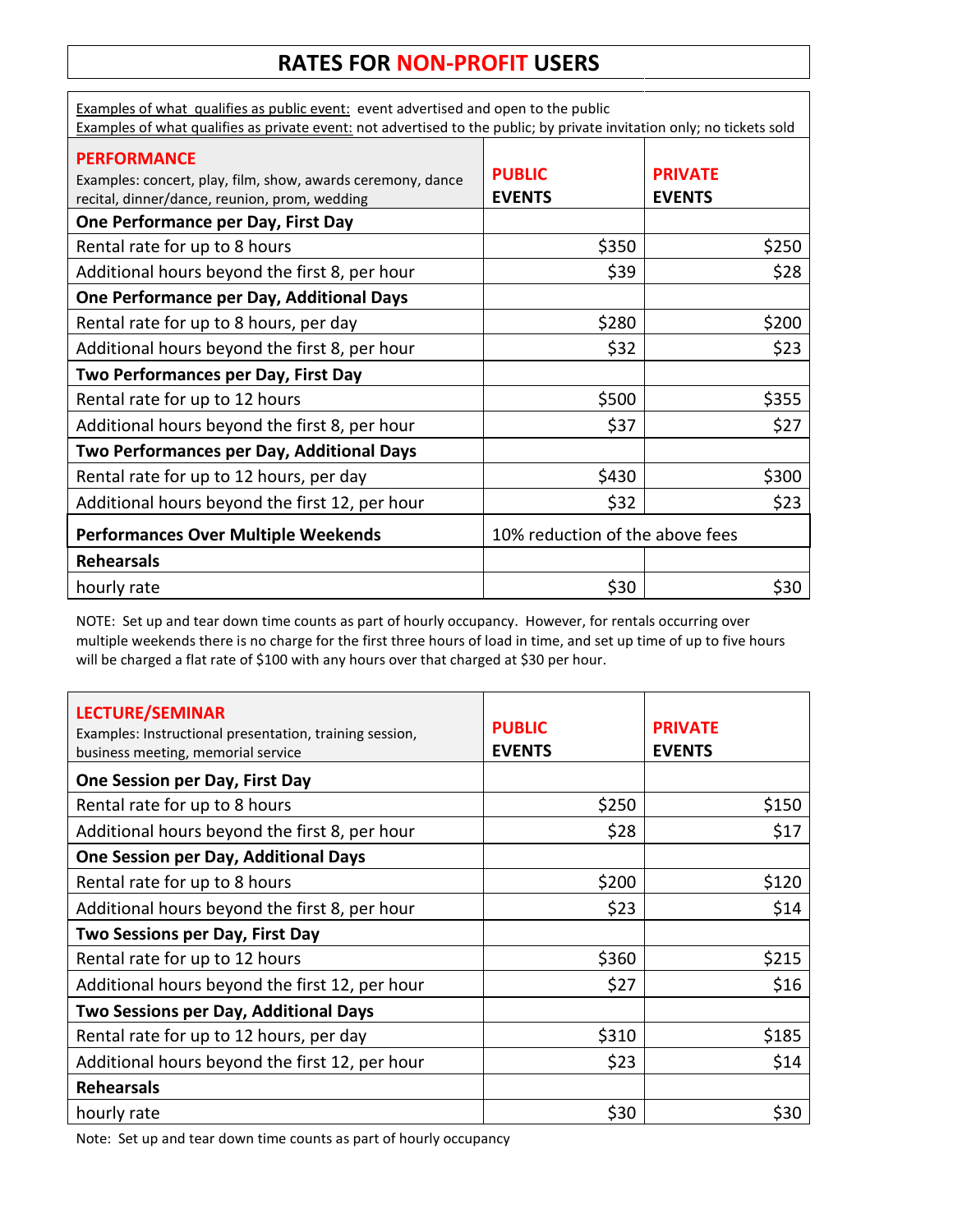| <b>ADDITIONAL FEES FOR NON-PROFIT USERS</b>                                  |                                                                                                                                                                                                          |  |
|------------------------------------------------------------------------------|----------------------------------------------------------------------------------------------------------------------------------------------------------------------------------------------------------|--|
| <b>Custodial Fee</b>                                                         | \$60 per performance/lecture                                                                                                                                                                             |  |
| Concession Fee, Single Day Rental<br>applies when renter runs concessions    | \$50 for up to 2 performances                                                                                                                                                                            |  |
| Concession Fee, two to four consecutive day rental                           | \$50 first day and<br>\$25 per day thereafter                                                                                                                                                            |  |
| Concession Fee, for events over 4 days                                       | Renter's choice of EITHER the two to four day<br>rate as above OR 10% of gross income from<br>renter's concession sales                                                                                  |  |
| Sound Technician                                                             | \$175 per show up to 6 hours                                                                                                                                                                             |  |
|                                                                              | \$25 per hour thereafter                                                                                                                                                                                 |  |
| Lighting Technician                                                          | \$125 per show up to 6 hours                                                                                                                                                                             |  |
|                                                                              | \$25 per hour thereafter                                                                                                                                                                                 |  |
| Audio Visual Equipment Use Fee                                               | \$25 per performance                                                                                                                                                                                     |  |
| <b>Additional Technical Services</b>                                         | \$25 per hour                                                                                                                                                                                            |  |
| <b>Preservation Fee</b>                                                      | \$2.00 per each ticket sold<br>includes comps                                                                                                                                                            |  |
| <b>Ticketing Service &amp; Credit Card Fees</b><br><b>Grand Piano Rental</b> | Estimated at .25% of gross sales<br>Percentage will vary based on number of ticket buyers<br>using theatre's online service as well as number of<br>buyers using credit card for payment<br>\$85 per day |  |

#### **Notes**

1. Grand Piano rental subject to prior approval by theatre management

2. Renter may supply its own light, sound and/or audio visual technicians only by prior approval. Notice of such intention must be given at the time of booking. All technicians chosen by renter must be judged acceptable by theatre management. If acceptable, the regular theatre technician charges will not apply. Instead, a \$30 use fee will be charged for each set of theatre equipment (sound, lights, AV).

#### PAYMENT METHODS

Preferred method of payment to the theatre is by check. Credit cards are accepted, with a \$25 service fee for amounts up to \$500, and a \$35 service fee for amounts from \$501 to \$1000.

#### REQUIRED DEPOSITS and CERTIFICATES

- A deposit equal to first day of facility rental charge. Due 60 days prior to event.
- Certificate of insurance for \$1,000,000 naming **Lake County Arts Council** as "additional insured." Contact your insurance agent for assistance on obtaining this certificate. Certificate due at same time as the deposit.
- If alcohol will be served by renter, renter is required to apply for ABC permit and Lakeport Police Department permit. Permits must be displayed in-house on day(s) of event.
	- 1. ABC application available from [http://www.abc.ca.gov/FORMS/ABC221-2010.pdf.](http://www.abc.ca.gov/FORMS/ABC221-2010.pdf)
	- 2. Lakeport PD application available from [http://www.lakeportpolice.org](http://www.lakeportpolice.org/) (Click on "police alcohol permits" at the bottom of the right hand column, under "Documents.")
	- 3. Applications will require theatre management signature.
	- 4. Begin this process about 30 days prior to your event.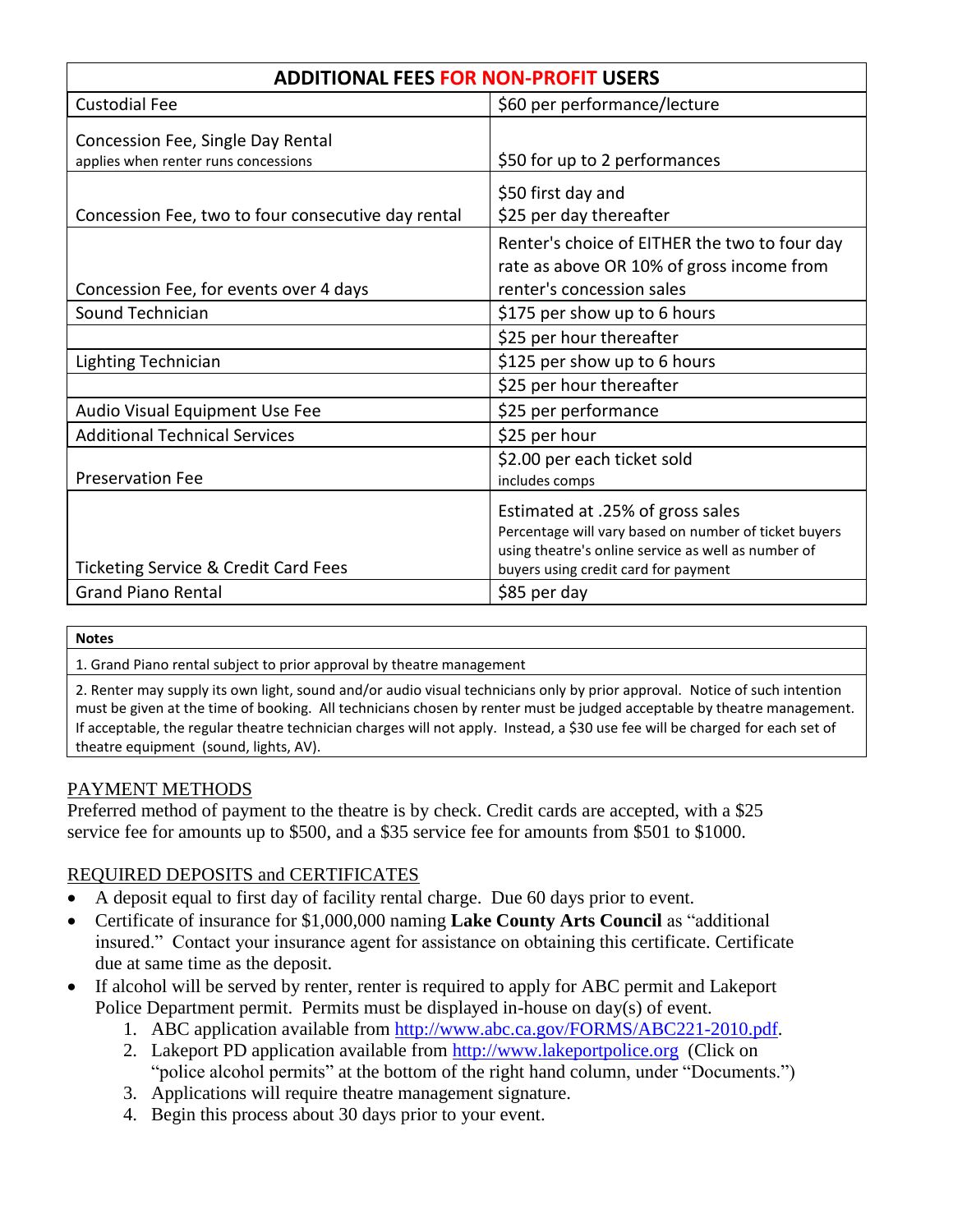#### CANCELATION CHARGES One half the deposit with 31-60 days notice Full deposit at 30 days notice or less

### THEATRE-PROVIDED MARKETING

Note: This service is ONLY for events open to the public and is available at no extra charge

- One billboard poster for front of theatre; renter provides artwork; due 45 days before event
- Listing of event on theatre's web site and Facebook page
- Listing of event on theatre's weekly email newsletter
- Listing of event on theatre's printed flyer of monthly events. Subject to printing schedule.

#### EVENT RECONCILIATION & SETTLEMENT

Box Office proceeds are paid to renter within 15 days of the last day of rental period, less all theatre fees. Theatre provides a detailed balance sheet of expenses and ticket sales.

#### TICKETING PROCEDURE

- All ticketed events must be sold through the theatre using the theatre's computer-based ticketing system.
- Tickets are regularly sold through the theatre at: The Travel Center, 1265 South Main Street, 9:00 AM - 5:00 PM, Mon-Fri Online at [www.soperreesetheatre.com](http://www.soperreesetheatre.com/)
- If renter wishes to sell tickets independently, a deposit of \$2 per ticket is required. All unsold tickets must be returned on the Friday prior to the event by 5:00 PM. This service is available for open seating tickets only. It is NOT available for reserved tickets.
- Theatre capacity is 290 seats.
- Actual number of seats available for your event will depend on the configuration you choose.
- For all events, the following will affect your total seat capacity
	- 1. Three wheelchair/ADA seats paired with a companion seat. These must be held for wheelchair customers and cannot be sold to non-wheelchair customers.
	- 2. For each performance, theatre will hold back 12 tickets for marketing purposes and staff seating.

## SOUND EQUIPMENT AVAILABLE AT THEATRE (at no extra charge)

Allen & Heath GL2400 32 Channel Mixing Console Yamaha SPX2000 Digital Effects Processor

DBX PAV Digital Speaker Management Processor

Presonus ACP-88 8 Channel Gate / Compressor

4 - DBX 1231 ⅓ Octave Graphic Equalizer

Monster Pro 2500 Power Conditioner

- 2 JBL VRX 918SP Powered Sub / Crown Amplifier
- 4 JBL VRX 932LAP Powered Line Array / Crown Amplifier
- 4 JBL PRX 512M Powered Stage Monitor / Crown Amplifier
- 2 JBL PRX 612M Powered Stage Monitor / Crown Amplifier
- Sony Portable Compact Disc Player
- 2 Shure ULXS Wireless Transmitter / Receiver Systems
- 2 Shure ULXS SM58 Wireless Handheld Microphone
- 4 Audio Technica ATW-R3100bD & Transmitter / Receiver Systems
- 4 AT BP892 MicroSet Omni Condenser Mics (earset)
- 2 Shure LX 88 llE Wireless System (MC)
- 2 Countryman Isomax E6i (earset)